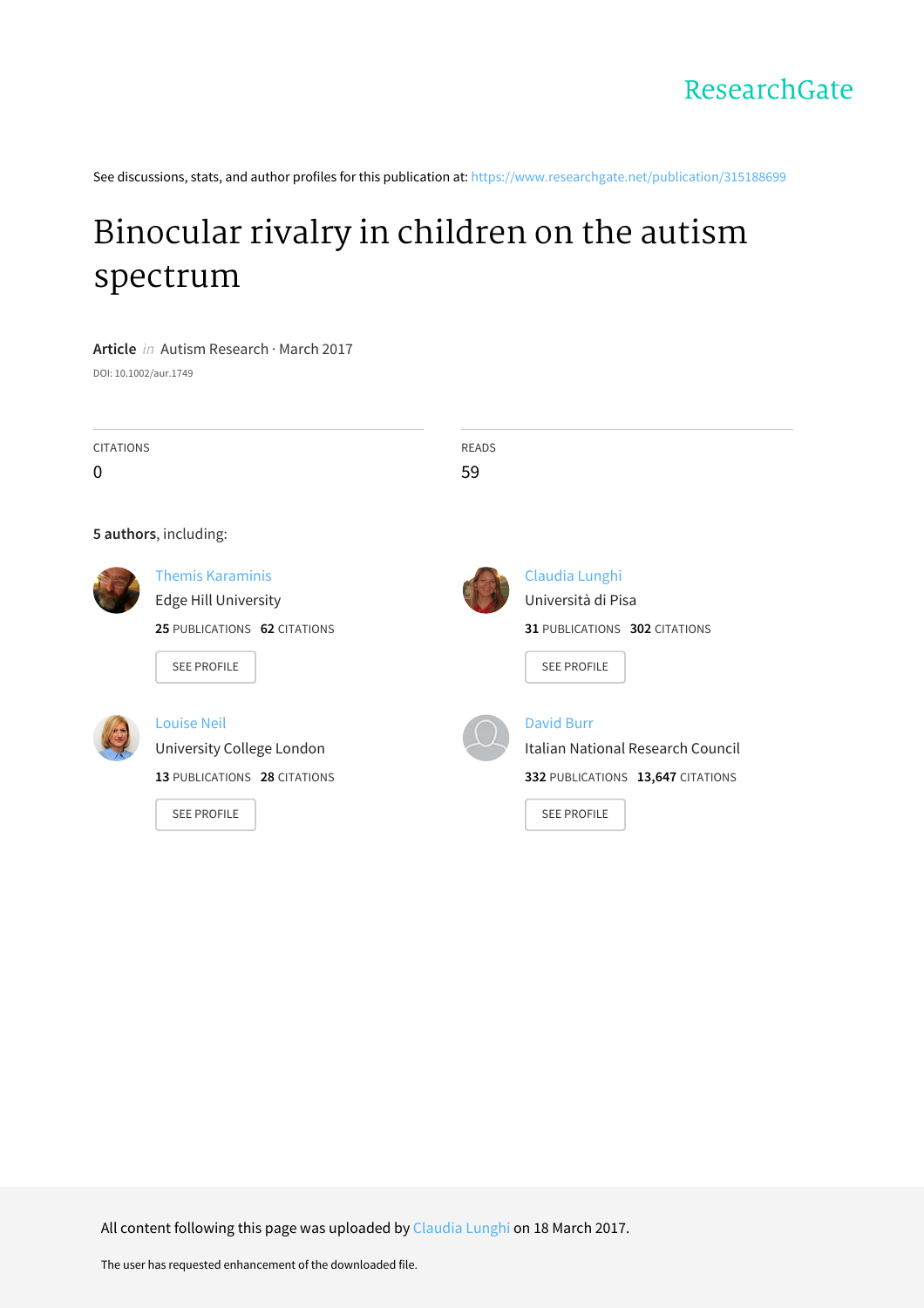# Binocular Rivalry in Children on the Autism Spectrum

Themelis Karaminis, Claudia Lunghi, Louise Neil, David Burr, and Elizabeth Pellicano

When different images are presented to the eyes, the brain is faced with ambiguity, causing perceptual bistability: visual perception continuously alternates between the monocular images, a phenomenon called binocular rivalry. Many models of rivalry suggest that its temporal dynamics depend on mutual inhibition among neurons representing competing images. These models predict that rivalry should be different in autism, which has been proposed to present an atypical ratio of excitation and inhibition [the E/I imbalance hypothesis; Rubenstein & Merzenich, 2003]. In line with this prediction, some recent studies have provided evidence for atypical binocular rivalry dynamics in autistic adults. In this study, we examined if these findings generalize to autistic children. We developed a childfriendly binocular rivalry paradigm, which included two types of stimuli, low- and high-complexity, and compared rivalry dynamics in groups of autistic and age- and intellectual ability-matched typical children. Unexpectedly, the two groups of children presented the same number of perceptual transitions and the same mean phase durations (times perceiving one of the two stimuli). Yet autistic children reported mixed percepts for a shorter proportion of time (a difference which was in the opposite direction to previous adult studies), while elevated autistic symptomatology was associated with shorter mixed perception periods. Rivalry in the two groups was affected similarly by stimulus type, and consistent with previous findings. Our results suggest that rivalry dynamics are differentially affected in adults and developing autistic children and could be accounted for by hierarchical models of binocular rivalry, including both inhibition and top-down influences. **Autism Res** 2017, x:xxx–xxx. ©2017 International Society for Autism Research, Wiley Periodicals, Inc.

Keywords: binocular rivalry; autism; perception; bistable perception; vision; atypical development

#### Introduction

The phenomenon of binocular rivalry offers useful insights into the neural dynamics of perception [e.g., Blake, Brascamp, & Heeger, 2014]. Binocular rivalry occurs when the two eyes are presented with incompatible images, which cannot be fused into a single percept [Breese, 1909; Levelt, 1965; Wheatstone, 1838; Whittle, 1965; for more recent reviews, see Alais & Blake, 2005; Howard & Rogers, 2012]. Under these dichoptic stimulation conditions, visual perception oscillates between the two monocular images every few seconds, as the observer attempts to interpret the visual world given inconsistent and competing information. At the time of perceptual transitions, periods of mixed perception occur during which viewers observe an amalgamation of the two images.

One important question is how the brain resolves the competition between the two mutually exclusive percepts. Many models of binocular rivalry [e.g., Blake,

Yu, Lokey, & Norman, 1998; Freeman, 2005; Lehky, 1988; Noest, van Ee, Nijs, & van Wezel, 2007; Wilson, 2003] suggest that this happens through lateral inhibition between monocular neurons. Mutual inhibition between groups of neurons representing the competing images results in the suppression of the weaker percept and the build-up of the stronger one. Inhibition also interacts with neuronal adaptation and neuronal fatigue and this interplay could underlie perceptual switches [Alais, Cass, O'Shea & Blake, 2010; Blake, 1989; Platonov & Goossens, 2013]. Experimental evidence for the involvement of inhibition in binocular rivalry has been provided by MR Spectroscopy studies, which have demonstrated a strong relationship between GABA concentration in the primary human visual cortex and rivalry dynamics [Lunghi, Emir, Morrone, & Bridge, 2015; van Loon et al., 2013].

There is also alternative evidence [animal model neurophysiology: Jamain et al., 2008; Markram, Rinaldi, &

From the Centre for Research in Autism and Education, Department of Psychology and Human Development, UCL Institute of Education, University College London, London, United Kingdom (T.K., L.N., E.P.); School of Psychology, Plymouth University, Plymouth, United Kingdom (T.K.); Department of Translational Research and New Technologies in Medicine and Surgery, University of Pisa, Pisa, Italy (C.L.); Institute of Neuroscience, National Research Council (CNR), Pisa, Italy (C.L., D.B.); Department of Neuroscience, Psychology, Pharmacology and Child Health, University of Florence, Florence, Italy (D.B.); School of Psychological Science, The University of Western Australia, Crawley, Australia (D.B., E.P.)

Address for Correspondence and reprints: Themelis Karaminis, Centre for Research in Autism and Education (CRAE), UCL Institute of Education, University College London, 55-59 Gordon Square, London WC1H 0NU, United Kingdom. E-mail: themkar@gmail.com Published online 00 Month 2017 in Wiley Online Library (wileyonlinelibrary.com) DOI: 10.1002/aur.1749

Received February 12, 2016; accepted for publication December 21, 2016

T.K. and C.L. contributed equally to this work.

 $©$  2017 International Society for Autism Research, Wiley Periodicals, Inc.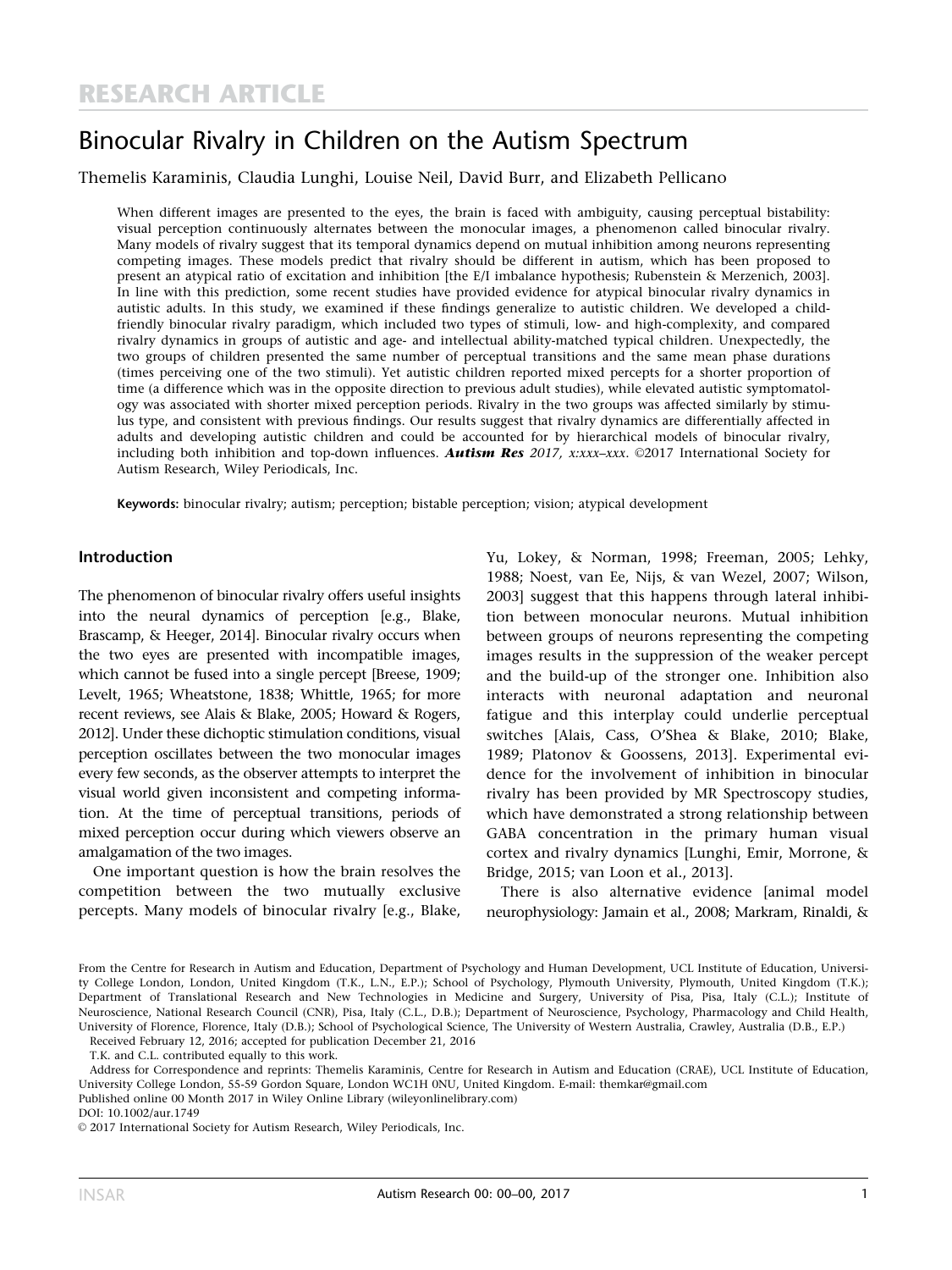Markram, 2007; epidemiological: Levisohn, 2007] that suggests that cortical inhibition is atypical in autism, most likely due to differences in the release or the signaling of excitatory (glutamate) and inhibitory (GABA) neurotransmitters. Based on these findings, the excitation/inhibition (E/I) imbalance hypothesis of autism [Rubenstein & Merzenich, 2003; Vattikuti & Chow, 2010] proposes that a wide range of sensory, as well as language and social symptoms of autistic individuals might be due to an atypical proportion of excitation and inhibition in the related brain systems.

The E/I hypothesis is also particularly relevant to binocular rivalry. As inhibition is a key process in the phenomenon [Blake et al., 1998; Freeman, 2005; Lehky, 1988; Lunghi et al., 2015; Noest et al., 2007; van Loon et al., 2013; Wilson, 2003], an altered E/I ratio should result in atypical rivalry dynamics in autistic individuals. Intriguingly, two initial studies evaluating this prediction produced contrary results. Said, Egan, Minshew, Behrmann, and Heeger [2013] measured binocular rivalry between orthogonal gratings in groups of autistic and typical adults and found no group differences in mixed percepts duration and in traveling wave dynamics during binocular rivalry. However, Robertson, Kravitz, Freyberg, Baron-Cohen and Baker [2013], measuring binocular rivalry between complex visual stimuli (object images), found that autistic adults presented slower alternation rate and longer durations of mixed percepts compared to typical adults. Furthermore, both of these parameters of binocular rivalry were also highly predictive of clinical measures of autistic symptomatology [ADOS-G; Lord, Rutter, DiLavore, & Risi, 1999]. Notably, however, more than half of the autistic participants failed to reach the cut-off for an autism spectrum disorder on the diagnostic assessment, the ADOS-G [but see Freyberg, Robertson, & Baron-Cohen, 2015, Robertson, Ratai, & Kanwisher, 2016].

Robertson et al.'s [2013] results have recently been replicated [Freyberg et al., 2015; Robertson et al., 2016]. Freyberg et al. [2015] measured binocular rivalry between two types of stimuli, gratings [low complexity, as in Said et al., 2013] and objects [high complexity/ nonsocial, as in Robertson et al., 2013], and tested a slightly larger sample of adult participants, which was also more rigorously assessed for autistic symptomatology. This study also showed that the altered rivalry dynamics found in the autistic group did not depend on stimulus complexity: mixed-percept durations were longer for gratings than for objects in both groups.

Robertson et al. [2016] recently found slower alternation rates and lower proportions of dominant percepts in autistic compared to neurotypical adults tested on the rivalry stimuli of Robertson et al. [2013]. The new study also looked at the relationship between the levels of neurotransmitters GABA and glutamate, measured with MR Spectroscopy, in the visual cortex and rivalry dynamics. The levels of GABA strongly predicted rivalry dynamics in typical adults. Yet, strikingly, no such relationship was found for autistic participants. Unlike GABA, glutamate presented a similar link with rivalry dynamics in the two groups. As the authors discuss, these combined findings suggested a link between excitation/inhibition imbalance and a specific perceptual feature of autism.

All of the studies investigating binocular rivalry in autism thus far have focused on autistic adults. The developmental origins of atypical rivalry dynamics in autistic adults are therefore not yet known. In the current study, we address this issue directly by examining whether altered binocular rivalry dynamics are present earlier during development—in autistic children aged between 6 and 14 years. We developed a child-friendly paradigm to measure binocular rivalry, which we administered to age- and ability-matched groups of autistic and typical children. Similar to Freyberg et al. [2015], we included two levels of stimulus complexity, low (gratings) and high (houses/faces). The high complexity stimuli in our study also incorporated the contrast between socially-relevant (faces) and nonsocial visual information (houses), as autistic children and adults often show atypicalities in the processing of socially-relevant information [Uljarevic & Hamilton, 2012]. We therefore hypothesized that these atypicalities might translate into atypical rivalry dynamics in autistic children specifically for socially relevant stimuli.

# Methods

## Participants

Participants' demographics are shown in Table 1.

Autistic children. Sixteen autistic children (13 boys) aged between 7 and 14 years  $(M = 9.9; SD = 2.4)$  were recruited via schools in London and community contacts. All children had been previously diagnosed with an autism spectrum condition by independent clinicians. Children were administered the Autism Diagnostic Observation Schedule-2nd Edition [ADOS-2; Lord et al., 2012;  $n = 15$ ] and parents also completed the Lifetime version of the Social Communication Questionnaire [SCQ; Rutter, Bailey, & Lord, 2003;  $n = 16$ ], a screening test for autism (see Table 1 for scores). Children were included in data analysis if they had an independent clinical diagnosis of autism and scored above threshold for an autism spectrum disorder (ADOS-2 cutoff score  $= 7$ ; SCQ cut-off score  $= 15$ ) in at least one of these two measures [Corsello et al., 2007].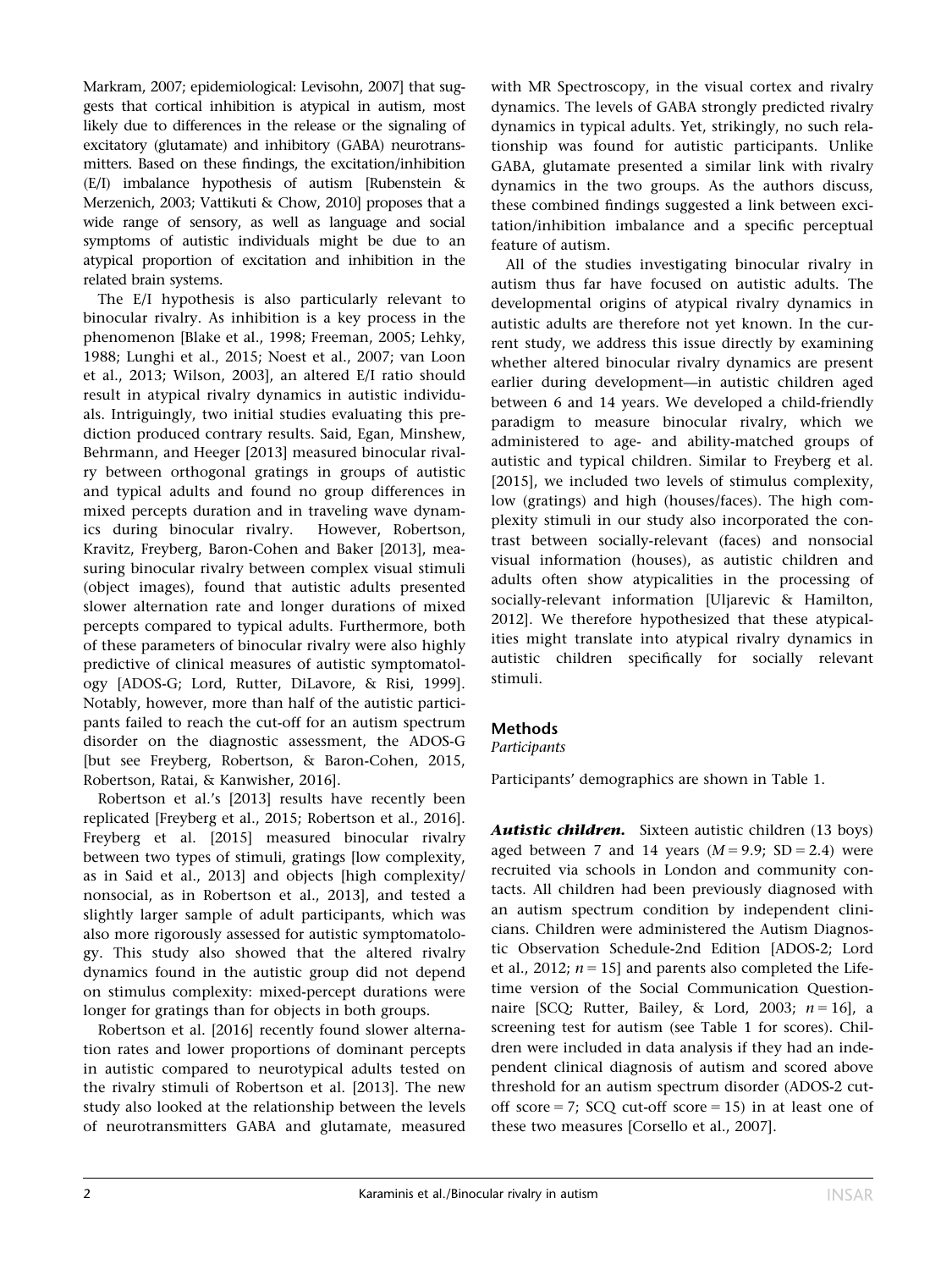Typically developing comparison children. Twenty typically developing children (10 boys), recruited from local London schools, were matched with autistic children for: chronological age,  $t(34) = 0.57$ ,  $P = 0.57$ ; verbal IQ,  $t(34) = 0.89$ ,  $P = 0.38$ ; performance IQ,  $t(34) = 0.67$ ,  $P = 0.51$ ; and full-scale IQ,  $t(34) = 0.003$ ,  $P = 0.99$ , as measured by the Wechsler Abbreviated Scales of Intelligence-2nd edition [WASI-II; Wechsler, 2011]–see Table 1. All children were considered to be cognitively able (verbal IQ, performance IQ and fullscale IQ scores  $> = 70$ ). There was a significant difference in gender,  $\chi^2(1, N = 44) = 6.70, P = 0.009$ , with more girls in the typical group than in the autistic group. Parents of typical children also completed the SCQ  $(n = 17)$ . Children's scores ranged between 0 and 13 (mean  $=$  4, SD  $=$  3.4), well below the cut-off point for autism [score of 15; Rutter et al., 2003].

All children had normal or corrected-to-normal visual acuity, as reported by parents and as assessed using a Snellen acuity chart (binocular crowded-letter acuity scores of 6/9 or better), and no strong eye-dominance. Eye dominance was assessed as the ratio dominant eye mean phase duration/non-dominant eye mean phase duration (see Data analysis).

Seven additional autistic children and eight additional typical children [same across groups,  $\chi^2(1, N = 50) = 0.02$ ,  $P = 0.88$ ] took part in the study but were excluded from analyses because of strong eye dominance (eye dominance dominant/non-dominant eye ratio  $>$  2), leading to the final sample of 16 autistic and 20 typical children, as reported above. This was an important step: including children with strong eye dominance could induce serious artefacts to the data. For example, participants with increased eye dominance are likely to present lower switching rates, likely due to abnormal interocular competition resulting in one eye dominating for longer periods of time, rather than to a genuine difference in switching rate.

## Ethics Statement

This study was conducted in accordance to the principles laid down in the Declaration of Helsinki. Parents of all children gave their informed written consent prior to their child's participation in the project and children gave their verbal assent. The UCL Institute of Education's Faculty Research Ethics Committee approved all procedures (FPS456).

## Apparatus and Stimuli

Visual stimuli were created in MATLAB (The Mathworks Inc., Natick, MA, USA) using PsychToolbox [Brainard, 1997; Kleiner, Brainard, & Pelli, 2007] and displayed on a 15-inch monitor of a Dell Precision M4700 laptop driven at a resolution of 1366 x 768 pixels, at a refresh

Table 1. Participant Demographics

| Measure                          | Children<br><b>With Autism</b> | <b>Typically</b><br>Developing<br>Children | <b>Statistical</b><br>Comparison              |
|----------------------------------|--------------------------------|--------------------------------------------|-----------------------------------------------|
| N                                | 16                             | 20                                         |                                               |
| Gender (n males:<br>$n$ females) | 13:3                           | 10:10                                      | $\gamma^2(1, N = 36) = 3.76$ ,<br>$P = 0.052$ |
| Age (Years)                      |                                |                                            |                                               |
| Mean SD)                         | 9.9(2.4)                       | 9.4(2.1)                                   | $t(34) = 0.57$ ,                              |
| Range<br>Verbal IQ <sup>a</sup>  | $7.2 - 14.7$                   | $6.6 - 12.8$                               | $P = 0.57$                                    |
| Mean (SD)                        | 102.4(15.9)                    | 106.5(12)                                  | $t(34) = 0.89$ ,                              |
| Range                            | $76 - 129$                     | $89 - 128$                                 | $P = 0.38$                                    |
| Performance IQ <sup>a</sup>      |                                |                                            |                                               |
| Mean (SD)                        | 102.2(19.1)                    | 98.7(13.4)                                 | $t(34) = 0.67$ ,                              |
| Range                            | $64 - 128$                     | $74 - 120$                                 | $P = 0.51$                                    |
| Full-Scale I0 <sup>a</sup>       |                                |                                            |                                               |
| Mean (SD)                        | 102.9(17.8)                    | 103 (12.1)                                 | $t(34) = 0.003$ ,                             |
| Range                            | 68-129                         | $82 - 122$                                 | $P = 0.99$                                    |
| SCO score <sup>b</sup>           |                                |                                            |                                               |
| N                                | 16                             | 17                                         |                                               |
| Mean (SD)                        | 19(7.4)                        | 4(3.4)                                     | $t(31) = 7.59$                                |
| Range                            | $5 - 30$                       | $0 - 13$                                   | P < 0.001                                     |
| ADOS-2 score <sup>c</sup>        |                                |                                            |                                               |
| N                                | 15                             | 0                                          |                                               |
| Mean (SD)                        | 9.4(2.4)                       | n/a                                        | n/a                                           |
| Range                            | $7 - 15$                       | n/a                                        |                                               |

a aAs measured by the Wechsler Abbreviated Scales of Intelligence-2nd edition (WASI-II; Wechsler, 2011).

<sup>b</sup> bSCQ: Social Communication Questionnaire [Rutter et al., 2003].

<sup>c</sup> cADOS-2: Autism Diagnostic Observation Schedule-2nd edition [Lord et al., 2012]; higher scores on the SCQ and the ADOS-2 reflect greater degrees of autistic symptomatology.

rate of 60 Hz. Participants viewed the monitor at a distance of 57 cm through anaglyph red-blue goggles (right lens: blue, left lens: red). Responses were continuously recorded through a joystick (Fig. 1A). Visual stimuli were either two superimposed oblique orthogonal red and blue gratings (orientation:  $\pm 45^\circ$ , size: 3°, SF 2 cpd or 3.5 cpd, RMS contrast 35%; Fig. 1B) or superimposed face and house separately defined by red and blue luminance variations (size  $3^{\circ}$ , MS RMS contrast 25%; Fig. 1C). The contrast energy of the house and face stimuli was equalized by calculating RMS contrast of the stimuli matrices (in grayscale) and changing the stimuli contrast until they were matched. To compensate for possible spectral differences when presenting the stimuli in different colors, each participant completed one experimental blocks in one color (e.g., red) and the second block in the other color (e.g., blue). The visual stimuli were surrounded by a white smoothed circle, presented on a black uniform background in central vision. Peak luminance of the red grating was matched with the physical peak luminance of the blue one (1.2  $cd/m^2$ , measured after passage through the goggle lenses).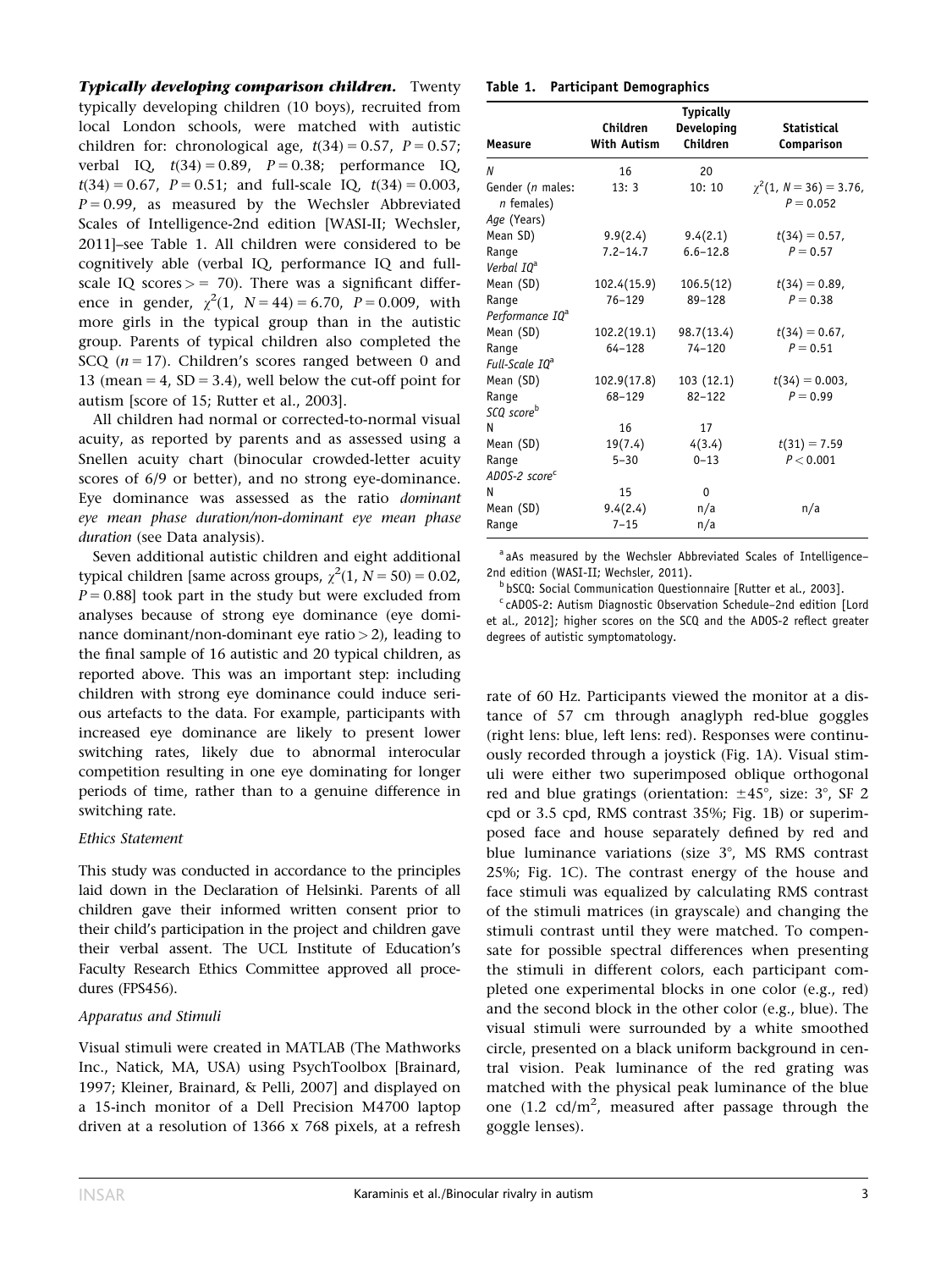

Figure 1. Schematic diagram of the visual stimuli and the experiment.

# Task and Procedures

The task was presented in the context of a childfriendly computer game, which included introduction, training and test phases.

**Introduction phase.** Children were told they were required to act as referees in a magic contest in which the magic tricks could only be seen through special goggles. As a referee, they were instructed to use the joystick to indicate which of two competing characters, one associated with the red color ("Fred Pepper") and one with the blue color ("Berry Blue"), dominated at each time. Children were then shown how to hold the joystick to the left when they saw a red figure on screen; to the right when they saw the blue figure; and how to move/leave the joystick in the middle position when they saw a mixture of a red and a blue figure.

Training phase. This phase served to familiarize children with the task. It preceded each of the two blocks of the Test phase (see below) using the corresponding stimuli, that is, either gratings or houses/faces. During the training phase, children wore anaglyph goggles so as to

mimic the actual binocular rivalry test. They were presented with a 30-sec sequence of alternations between a red and a blue stimulus (either gratings or house/face), which were interleaved with transitions (50%-50% mixes of the two images, created with OpenGL blending; Shreiner & OpenGL Architecture Review Board, 2006). The training phase therefore imitated the dynamics of binocular rivalry (mean durations of red, blue and mixed percepts =  $2.30 \pm 0.70$  sec). The experimenter first guided the joystick with their hand, giving instructions like "now it's blue, Berry Blue is winning so we move the joystick this way, see?" Then the experimenter let the children guide the joystick themselves commenting on who was "winning" and asking questions such as "who is winning now" to check their understanding. During the training phase, children were encouraged to recognize and report periods of mixed rivalry. Only children who clearly understood the task by the end of second repetition of the training phase continued to the test phase. All children passed this criterion, while one typical child and three autistic children required a second repetition of the training phase. These numbers were comparable between the two groups,  $\chi^2(1, N = 50) = 1.35$ ,  $P = 0.25$ . The mean number of training blocks was  $1.19 \pm 0.40$  for autistic and  $1.05 \pm 0.22$  for typical children.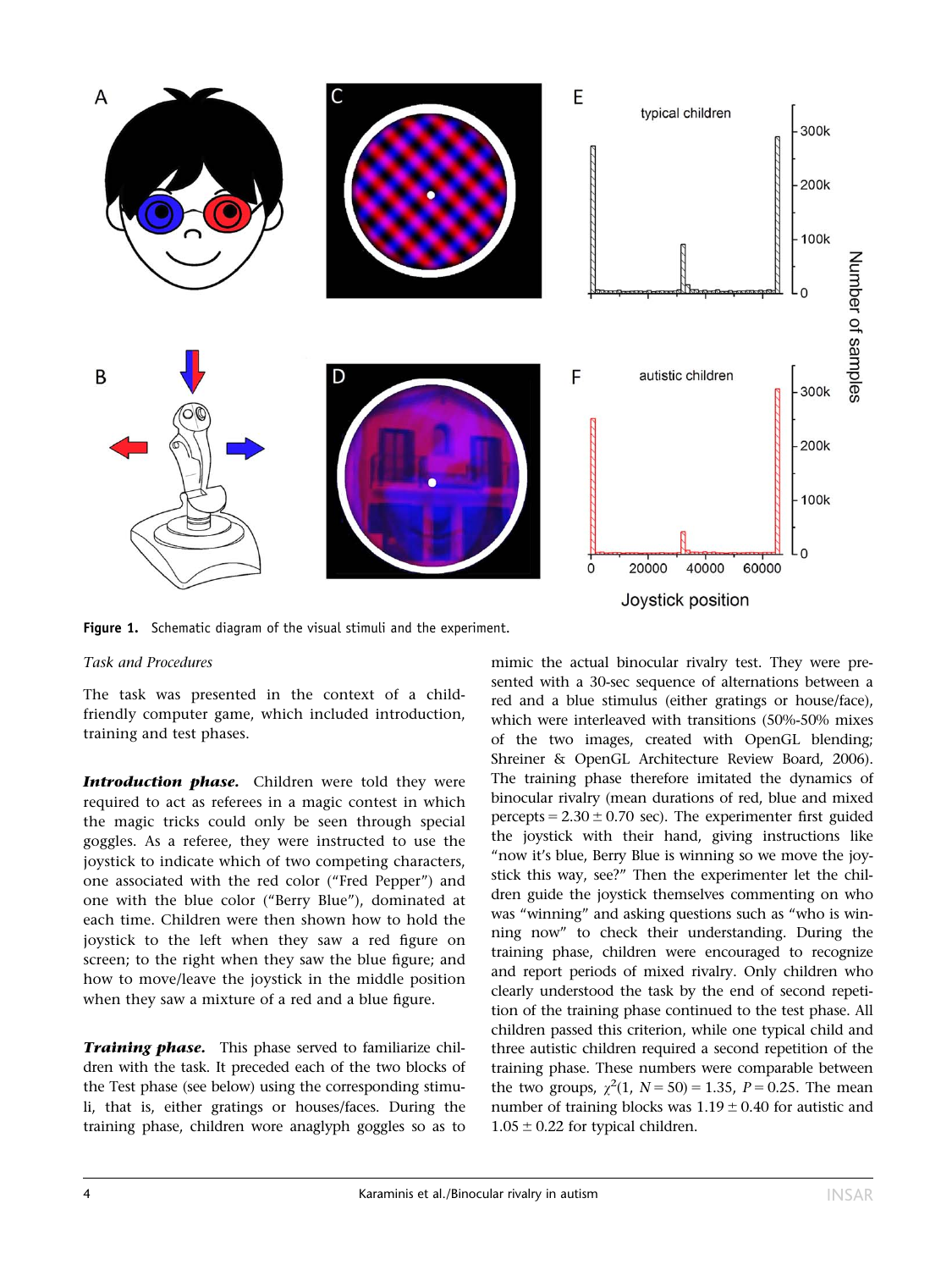Test phase. The test phase comprised four 120-sec experimental sessions, two for each visual stimulus (gratings or house/face). Gratings and house/face stimuli were tested in two separate and consecutive blocks after one or more training sessions. The experimenter initiated each session with a button press, after confirming with the participant she/he was ready. The visual stimuli associated with each eye were swapped at every session, to reduce the possibility of response bias in favor of one or the other stimulus or character. The order of the gratings and house/face sessions was counterbalanced across participants.

#### Analyses

Joystick responses were recorded every 10 ms. Joystick positions on the left-right axis were a continuous signal ranging from 0, corresponding to the leftmost position, to 65,535, corresponding to the rightmost position (position 32,767 thus corresponded to the middle). We converted the continuous responses of the joystick into three discrete perceptual states (red, blue and mixed) using the following criterion: joystick positions within  $±15%$  from the middle position were considered as mixed percepts; joystick positions greater than the middle position  $(+15%)$  were considered as blue percepts; and positions less than middle position  $(-15%)$  were considered as red percepts. Periods of mixed percepts shorter than 500 ms were excluded from the analyses, as they likely reflected artefacts due to the transition from one coherent percept to the other (to report a switch from one stimulus to the other, participants had to mandatorily pass through the middle position). The overall time periods removed were comparable across groups: the average time removed (across four 120-sec trials, mean  $\pm$  s.e.m.) for the autistic group was 706  $\pm$  39 ms,  $710 \pm 41$  ms for the typical group,  $t(34) = 0.08$ ,  $P = 0.93$ . All subsequent statistical analyses were performed after the removal these periods. The first response point was considered when the child first moved the joystick in a trial (that is, the period prior to this time point was not taken as a mixed percept period).

We assessed rivalry dynamics by calculating several measures for each participant. A key measure was the number of perceptual transitions. Perceptual transitions included real transitions (participants switching from one visual stimulus to the other, sometimes with a period of mixed perception in between) and reversions (participants moving to a mixed phase and then switching back to the visual stimulus that was dominant before). To assess participants' performance taking into account this distinction, we also calculated the number and the proportion of reversions within the number of perceptual transitions.

To further characterize binocular rivalry dynamics, we measured the average durations when children reported perceiving one of the two stimuli (mean phase durations) and the average durations when they reported that they perceived mixed perception stimuli (duration of mixed percepts). Since one peculiarity of binocular rivalry is a nonsymmetrical distribution of phase durations (Levelt, 1966), we did not exclude outlier phase durations from the analyses. We also calculated the overall proportion of experimental time in which children reported exclusive perception of one of the two rivalrous stimuli, as well as mixed percepts. Finally, we measured the total number of reported red, blue and mixed percepts for each stimulus condition and each group.

We analyzed the two 120-sec experimental sessions in which the same stimuli were presented (gratings or house/face) together. The so-obtained measures were compared using 2 (within-participants factor: stimulus type) x 2 (between-participants factor: group) ANOVAs and t-tests. We also examined correlations between these measures and background variables, including age and scores on the WASI-II [Wechsler, 2011], SCQ (Rutter et al., 2003) and ADOS-2 [Lord et al., 2012].

## Results

#### Data Screening

The histogram of obtained raw responses shows clear peaks for the three relevant positions (right, left, middle) for both typical (Fig. 1E) and autistic (Fig. 1F) children. This suggests that the children in the two groups learned correctly how to report periods of red, blue and mixed percepts. The two groups also showed comparable latencies in their first responses (mean  $\pm$  SD: typical children =  $2.17 \pm 1.2$  sec; autistic children =  $1.8 \pm 1.3$ sec,  $F(1,34) = 3.38$ ,  $P = 0.08$ ,  $\eta_p^2 = 0.09$ ).

Comparable Number of Transitions, Number of Reversions, and Proportion of Reversions in Autistic and Typical Children

A key index of binocular rivalry is the number of perceptual transitions (proportional to transition/ alternation rate), which is shown in Figure 2A for the two groups of children and the two types of stimulus. Visual inspection suggests a trend for a higher number of perceptual transitions in the group of autistic children compared to the typical children [that is, in the opposite direction to Freyberg et al., 2015 and Robertson et al., 2013, 2016]. However, statistical analysis showed that this difference between the two groups was not significant,  $F(1,34) = 2.08$ ,  $P = 0.16$ ,  $\eta_p^2 = 0.06$ . The number of perceptual transitions was also lower for house/face stimuli compared to gratings,  $F(1,34) = 119.16$ ,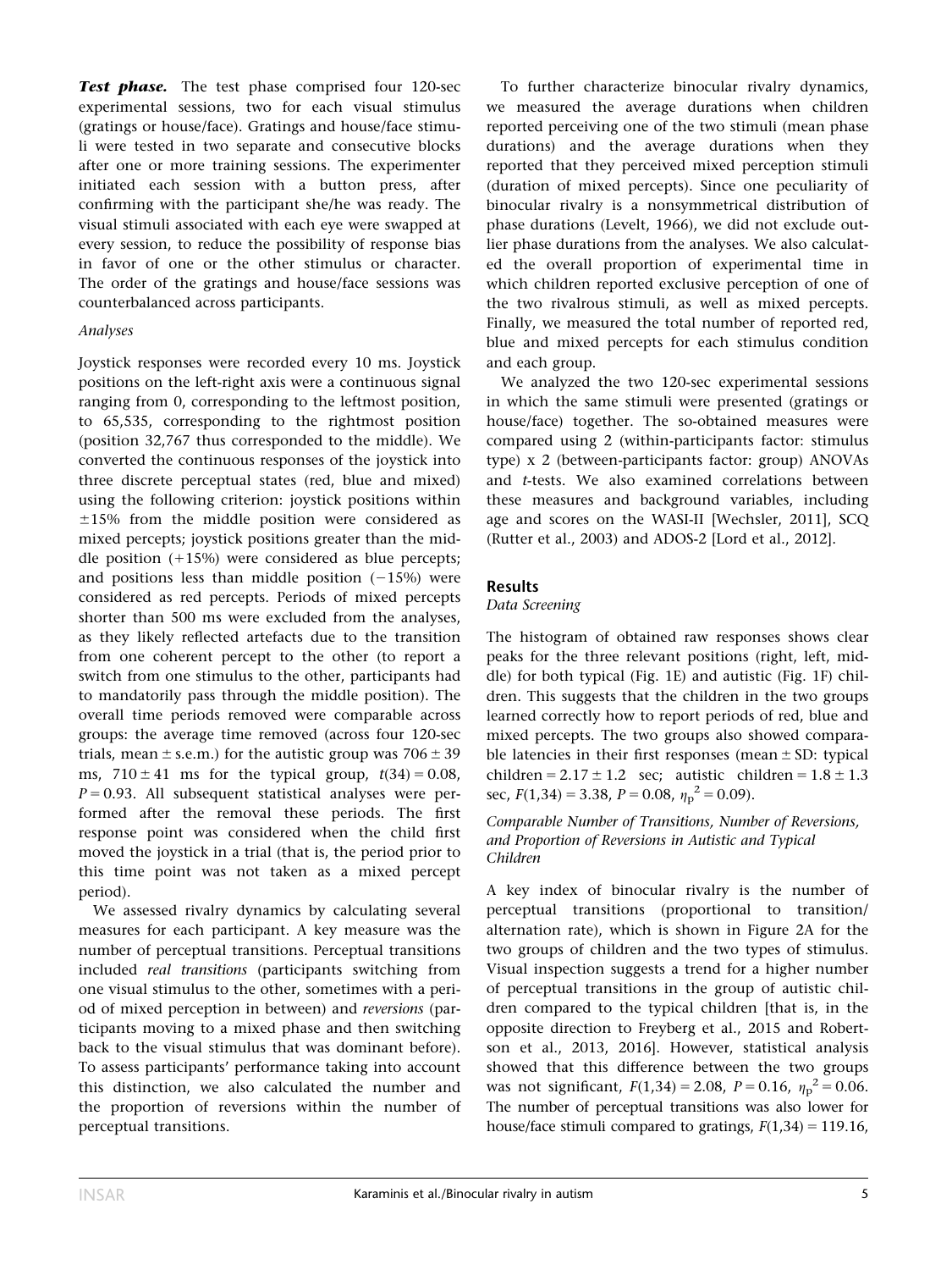

Figure 2. Number of perceptual transitions, reversions and proportion of reversions. (A): Average number of perceptual alternations in the 240-sec experimental block. (B) Average number of perceptual reversions in the 240-sec experimental block. (C, D): individual data (C) and average (D) proportion of reversions (ratio between the total number of reversions and the total number of perceptual transitions) for gratings and house/face stimuli in the two groups of children (black symbols: typical children, red symbols: autistic children). Error bars represent  $\pm$ 1 SEM.

 $P < 0.0001$ ,  $\eta_{\rm p}^2 = 0.78$ . The group by stimulus type interaction was not significant,  $F(1,34) = 1.65$ ,  $P = 0.21$ ,  $\eta_p^2$  = 0.05, suggesting that the number of perceptual transitions was affected by stimulus type similarly in the two groups.

Figure 2B shows the number of reversions, a special type of transition, in which a dominance phase of one of the two visual stimuli was interrupted by a period of mixed perception. The number of reversions did not differ between the two groups,  $F(1,34) = 0.1$ ,  $P = 0.75$ ,  $\eta_p^2$  = 0.03, and no differences were observed in this measure for the two types of visual stimuli  $(F(1,34) = 0.21, P = 0.65, \eta_p^2 = 0.06)$ . The ratio of *number* of reversions: number of transitions (Fig. 2C, D) was also considered to quantify the prevalence of reversions within transitions. This ratio was comparable in autistic and typical children,  $F(1,34) = 0.03$ ,  $P = 0.86$ ,  $\eta_p^2 =$ 0.001, suggesting that transitions in the two groups were qualitatively similar (same proportion of real transitions and reversions). Within each group, the proportion of reversions was larger for house/face stimuli compared to gratings,  $F(1,34) = 379.03$ ,  $P < 0.0001$ ,  $\eta_{\rm p}{}^2$  = 0.92, a pattern that was consistent across groups as the group x stimuli type interaction was not significant,  $F(1,34) = 0.5$ ,  $P < 0.48$ ,  $\eta_p^2 = 0.015$ .

## Comparable Mean Phase Durations and Mixed Percepts Durations for Autistic Children

Rivalry dynamics can still be different even if two participants present the same number of perceptual transitions and the same number of reversions if they perceive dominant and mixed percepts in different proportions. For example, one participant might spend more time reporting she/he perceives one of the two visual stimuli (holding the joystick in the left or the right position), while another participant might report mixed percepts for longer times (holding the joystick in the middle position). We addressed these aspects of rivalry dynamics in our data by examining mean phase durations and mixed percept durations.

Mean phase durations, defined as the average time of reported dominance of either of the rivalrous visual stimuli, (Fig. 3) did not differ between autistic and typical children,  $F(1,34) = 0.03$ ,  $P = 0.87$ ,  $\eta_p^2 = 0.001$ , a result which is consistent with the findings of Freyberg et al.'s [2015] adult study. However, mean phase durations differed across stimuli, being longer for house/face stimuli compared to gratings (main effect of stimulus type,  $F(1,34) = 53.48$ ,  $P < 0.001$ ,  ${\eta_{\rm p}}^2 = 0.61$ . The group x stimuli interaction, however, was not significant,  $F(1,34) = 0.58$ ,  $P = 0.45$ ,  $\eta_p^2$  = 0.02. The number of reported red and blue periods was also comparable between groups: blue,  $F(1,34) = 2.70$ ,  $P = 0.11$ ,  $\eta_{\rm p}^2 = 0.07$ , red,  $F(1,34) = 0.73$ ,  $P = 0.40$ ,  $\eta_p^2$  = 0.02, indicating that there was no effect of color.

Turning to the mean duration of mixed percepts (Fig. 4), our analysis revealed no significant group differences in the mean duration of mixed percepts (Fig. 4),  $F(1,34) = 0.15$ ,  $P = 0.71$ ,  $\eta_p^2 = 0.004$ . Moreover, within each group of children, mixed percepts were comparable for house/face and gratings stimuli,  $F(1,34) = 2.75$ ,  $P = 0.11$ ,  $\eta_{\rm p}^2 = 0.07$ , while there was no significant group by stimulus-type interaction,  $F(1,34) = 0.11$ ,  $P = 0.74, \eta_{\rm p}^2 = 0.003$ .



Figure 3. Binocular rivalry mean phase durations (average times spent by children reporting exclusive perception of one or the other visual stimulus) for gratings and for house/face stimuli. (A): Individual data, (B) group averages (black: typical children, red: autistic children). Error bars represent  $\pm 1$  SEM.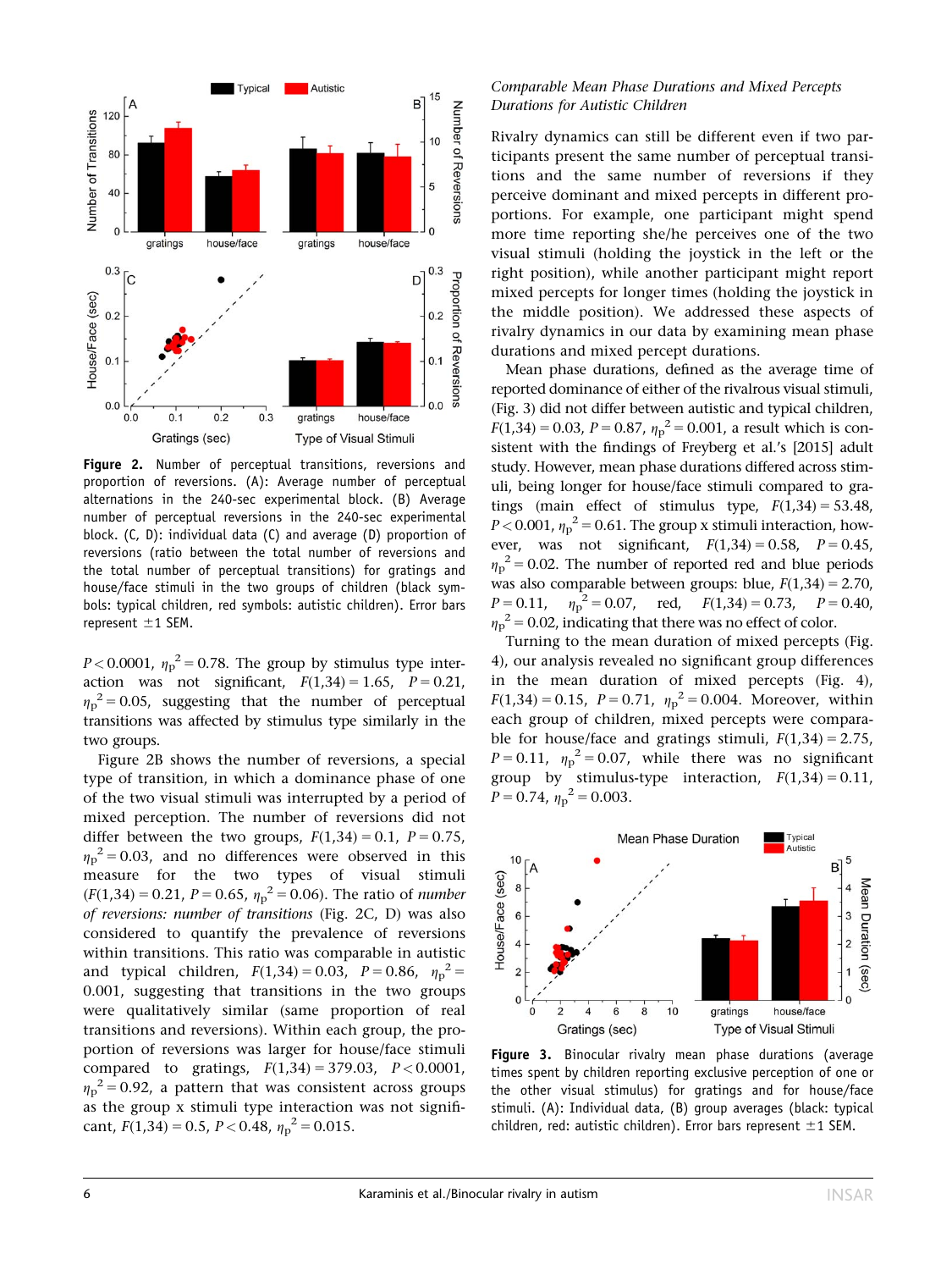

Figure 4. Mean duration of reported periods of mixed perception for gratings and house/face stimuli in the two groups of children. (A): Individual data; (B): group averages; black: typical children, red: autistic children. Error bars represent  $\pm$ 1 SEM.

#### Lower Proportion and Number of Mixed Periods in Autistic Children

We also examined mixed perception measuring the proportion of mixed perception (total time of reported mixed perception/240 sec viewing time, shown in Fig. 5) across experimental time, as well as the number of mixed perception periods (mean  $\pm$  SD: typical children = 16.8  $\pm$ 8.6; autistic children =  $11.5 \pm 5.8$ ). Autistic children showed a lower proportion of mixed perception and fewer mixed periods than typical children. For these two measures, however, between-group differences reached statistical significance [proportion of mixed perception:  $F(1,34) = 4.18$ ,  $P = 0.049$ ,  $\eta_p^2 = 0.11$ ; number of mixed periods:  $F(1,34) = 4.37$ ,  $P = 0.04$ ,  $\eta_p^2 = 0.11$ ]. There was no difference, however, in mixed perception proportion or the number of mixed periods between house/face and grating stimuli [proportion of mixed perceptions:  $F(1,34) = 3.36$ ,  $P = 0.76$ ,  $\eta_p^2 = 0.09$ ; number of mixed periods:  $F(1,34) = 0.69$ ,  $P = 0.41$ ,  $\eta_p^2 = 0.02$ ] and no significant group by stimuli type interactions (ps  $> 0.72$ ),  $F(1,34) = 0.04$ ,  $P = 0.84$ ,  $\eta_p^2 = 0.001$ . These results indicate that, even though autistic children showed comparable durations of mixed percepts compared to typical children, they experienced fewer epochs of mixed rivalry, a result that is reflected in the lower number and smaller proportion of mixed periods. This result indicates that mixed perception differed in autistic and typical children in a pattern that is opposite to the findings of Freyberg et al. [2015] and Robertson et al. [2013].

## Unconscious Preference for House Over Face, Especially for Autistic Children

To investigate whether participants showed a preference for one of the two rivalrous visual stimuli, we computed the proportion (total time of reported stimulus dominance/240 sec viewing time) of clockwise/anti-clockwise gratings (Fig. 5A) and house/face (Fig. 5B) perception. We found no preference for either grating stimulus in autistic,  $t(15) = 0.82$ ,  $P = 0.43$ , or typical children,  $t(19) = 1.5$ ,  $P = 0.15$ . However, there was a trend for a preference for the house over the face stimulus in both groups of children, which was significant for autistic children,  $t(15) = 2.45$ ,  $P = 0.03$ , but not for typically developing children,  $t(19) = 1.99$ ,  $P = 0.06$ .

#### Significant Links With Autistic Symptomatology, but Not With Age or Cognitive Ability

We also performed correlations between the four indices of binocular rivalry (transitions rate, mean phase duration, mean mixed percepts duration, proportion of mixed percepts) with children's age, SCQ and full-scale IQ scores within each group, and with ADOS-2 scores for autistic children only.

Interestingly, this analysis showed a significant negative correlation between SCQ scores and the duration of mixed periods in autistic children (Fig. 6A, Spearman's  $rho = -0.51$ ,  $P = 0.04$ , 95% CI = [0.02, 0.80]), as well as a nonsignificant trend for a negative correlation between the duration of mixed periods and the ADOS-2 scores (Fig. 6B, Spearman's rho =  $-0.48$ ,  $P = 0.07$ , 95% CI =  $[-0.79]$ , 0.02]). These results, which indicated shorter periods of mixed perception in participants with more pronounced autistic symptoms, are consistent with the between-group differences in measures related to mixed perception and are, again, opposite to the findings of Robertson et al. [2013] with autistic adults. There was, however, no correlation between autistic symptomatology and the proportion of mixed percepts.

No other correlations were significant (Spearman's rhos ranging from 0.02 to 0.39, P-values ranging from



Figure 5. Dominance proportion, that is, the proportion of time in which children reported they perceived one of the two rivalrous stimuli, or a mixture of the two. (A): gratings; (B): house/face stimuli. Typical children are shown with black bars and autistic children with red bars. Error bars represent  $\pm 1$  SEM and stars indicate significant between-group differences.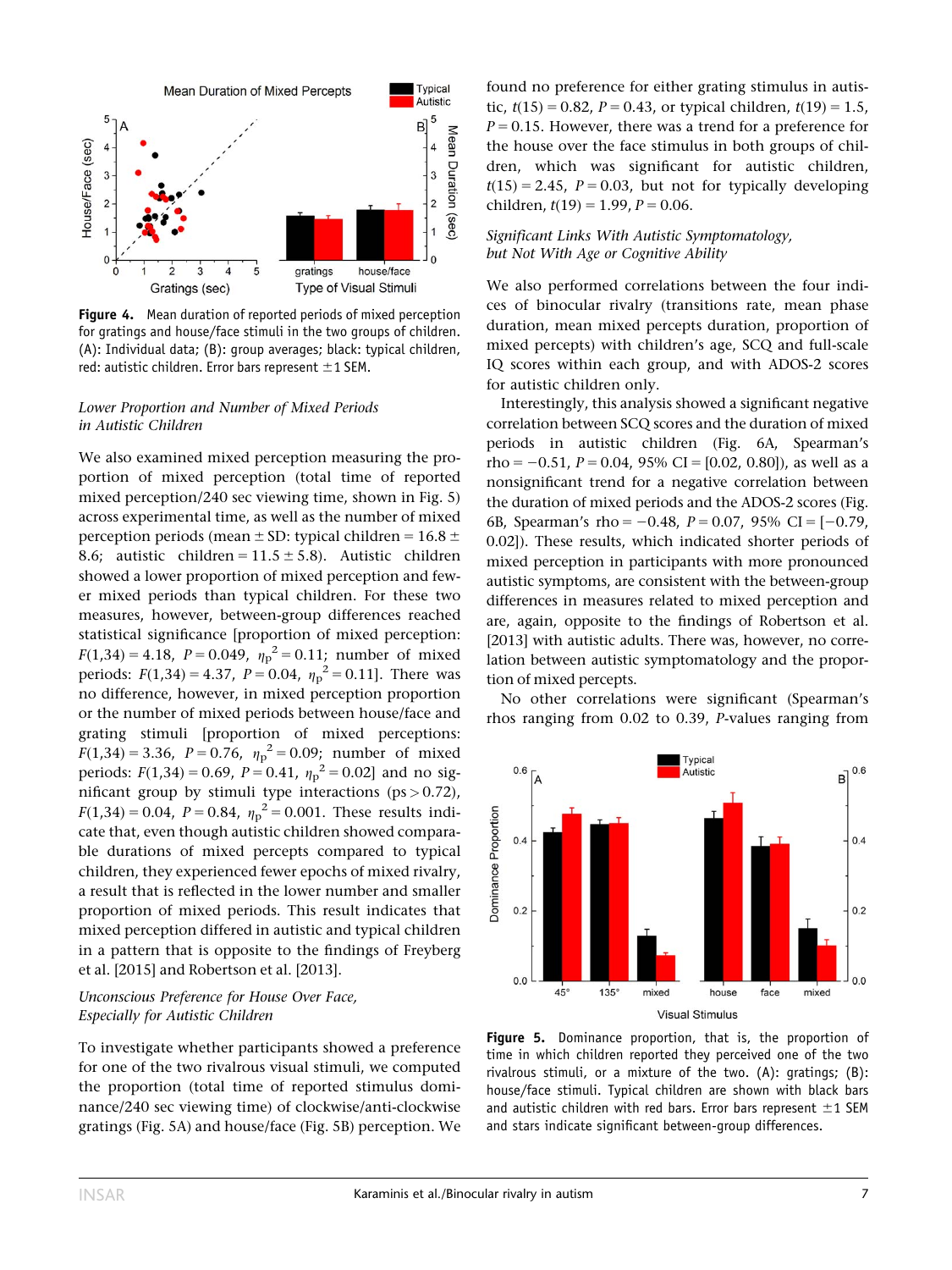

Figure 6. Correlations between mean duration of mixed percepts and autistic symptomatology scores. (A): SCQ [Rutter et al., 2003]; (B): ADOS-2 (Lord et al., 2012).

0.13 to 0.94), suggesting that there was no systematic relationship between rivalry dynamics and age or cognitive ability.

## **Discussion**

Many models of binocular rivalry suggest that reciprocal inhibition between neuronal populations representing the two rivalrous images is one of the main mechanisms underlying visual competition during binocular rivalry [Blake et al., 1998; Freeman, 2005; Lehky, 1988; Noest et al., 2007; Wilson, 2003]. These models, corroborated by evidence from MR Spectroscopy studies linking rivalry dynamics to the levels of GABAergic inhibition in the primary visual cortex [Lunghi et al., 2015; van Loon et al., 2013], would predict that in autism, which is thought to present an atypical E/I ratio [Rubenstein & Merzenich, 2003, Vattikuti & Chow, 2010], rivalry dynamics should be altered. In this study, we compared binocular rivalry dynamics in autistic and typical children of similar age and ability. Our paradigm also included different types of visual stimuli, to allow for the consideration of potential interactions between rivalry dynamics with stimulus complexity, semantic interpretation or social relevance.

Our analysis revealed no significant differences between the two groups of children in the number of transitions ( $\sim$  alternation rate) and the number and proportion of reversions (mixed perception followed by switching back to the previously dominant percept) within perceptual transitions. These findings suggested that, unlike autistic and neurotypical adults [Freyberg et al., 2015; Robertson et al., 2013, 2016], autistic and neurotypical children show similarities in the degree and nature (proportion of reversals) of transitions in binocular rivalry.

Interestingly, the picture changed when we focused on measures of the perception of one of the two stimuli and the perception of an amalgamation of the two stimuli (mixed-percept duration). Mean phase durations (durations of perception of one of the two stimuli) were found to be highly similar in autistic and typical children, similar to results in the adult studies of Freyberg et al. [2015] and Robertson et al. [2013]. Mixed-percept durations were also comparable, on average, in the two groups. Yet, the autistic children presented an interesting pattern of individual variability according to which children who showed greater degrees of autistic symptomatology demonstrated shorter mixed periods. The group of autistic children also presented a significantly lower proportion of mixed perception across experimental time and significantly fewer mixed periods compared to typical children. These latter results are in direct contrast to the pattern in the earlier adult studies [Freyberg et al., 2015; Robertson et al., 2013, as well as a trend in Said et al., 2013], which reported higher proportions of mixed perception in autistic adults compared to neurotypical adults.

Like the previous adult studies of rivalry [Freyberg et al., 2015; Robertson et al., 2013, 2016, but not Said et al., 2013], our findings support the idea that binocular rivalry is different in autism, in line with the predictions of the E/I hypothesis [Rubenstein & Merzenich, 2003; Vattikuti & Chow, 2010]. However, the dissimilarities between autistic and neurotypical children are qualitatively different to adults in two ways. First, differences are manifested mainly in measures related to mixed perception (rather than in transition rates). Second, the observed differences in mixed-perception are in the opposite direction (lower vs. higher proportion of mixed perception/numbers of mixed periods) to the adult data [Freyberg et al., 2015; Robertson et al., 2013].

The first discrepancy between our study and previous adult studies could be accounted for by considering that phases of mixed perception, in which differences in the activation between groups of neurons representing competing images are subtler, should be less stable than phases of exclusive perception. Any underlying atypicalities in cortical inhibition would therefore affect mixed-perception phases to a greater extent than the phases of exclusive perception [a pattern which also held for Freyberg et al., 2015]. In that vein, the presence of group differences only in mixed-perception in our results could imply subtler group differences in the E/I ratio [Rubenstein & Merzenich, 2003; Vattikuti & Chow, 2010] in children compared to adults.

The second discrepancy between our study and the earlier adult studies is more difficult to account for. At first glance, our finding that mixed-perception proportions are lower in autistic versus typical children than higher, as in autistic versus neurotypical adults, could be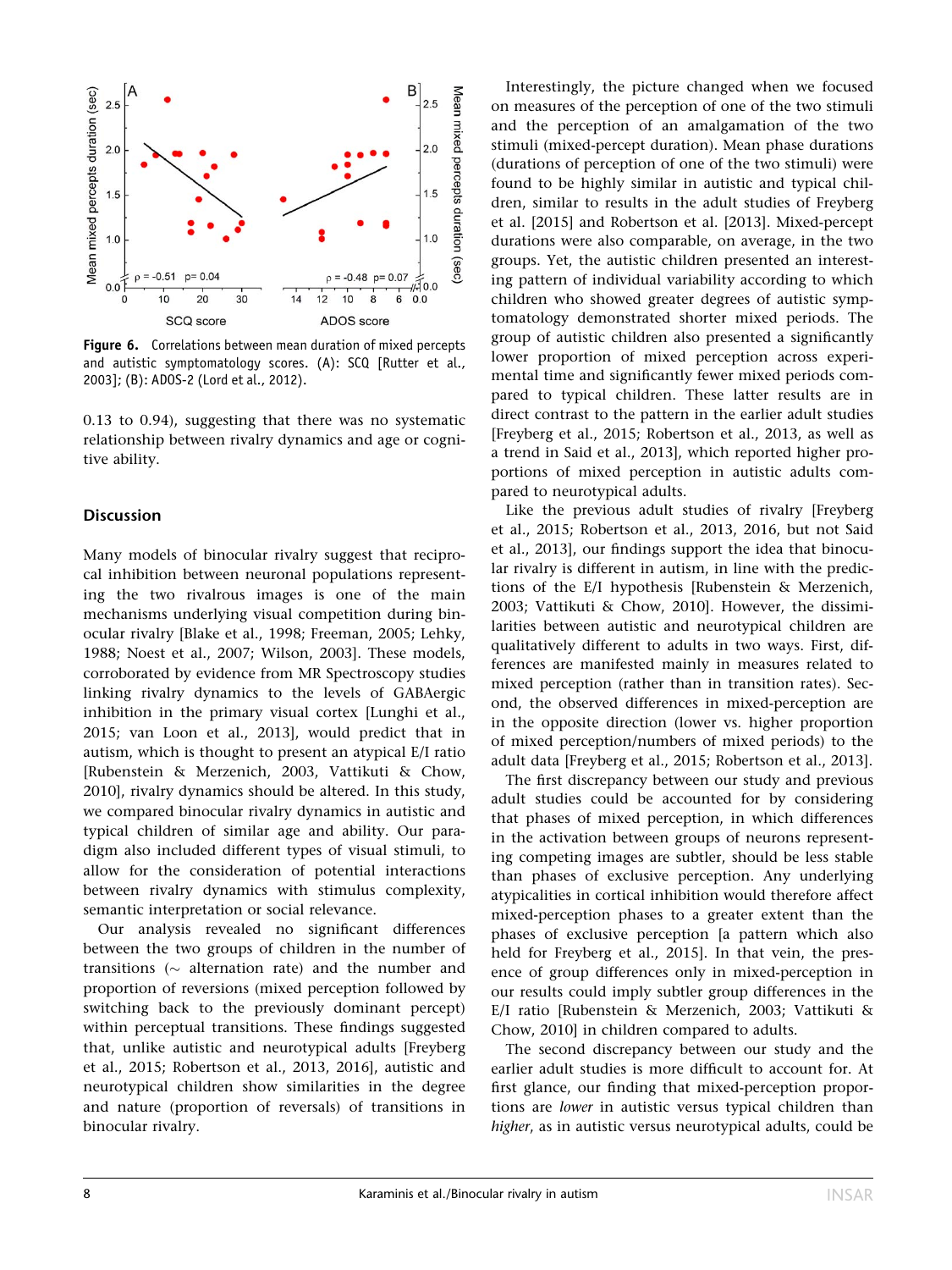taken to suggest that the autism-typical development difference in terms of the E/I ratio has a different sign in childhood compared to adulthood. Such an account is in principle possible, but it is challenging to specify plausible neurodevelopmental mechanisms underlying its implementation. For example, when does the reversal of the E/I imbalance take place in the developing autistic brain and how does it affect brain function? Is there a developmental phase in which there is no E/I imbalance in the autistic brain?

Another possibility is that the pattern of individual variability in mixed-percept durations in the autistic children (elevated autistic symptomatology associated with shorter mixed-percept durations) is suggestive of a delay in the development of processes relevant to binocular rivalry in autistic children with more pronounced autistic symptoms. This is plausible, as studies that examined binocular rivalry in typical children [Hudak et al., 2011: 9 year olds; Kovács & Eisenberg, 2005: 5-6 year olds] have reported elevated levels of binocular rivalry compared to adults [see also Ukai, Ando, & Kuze, 2003 for developmental changes in adulthood]. Hudak et al. [2011] had accounted for their results on the basis of greater and faster relative contributions of neural adaptation in children, evidenced by greater effects of cumulative history on rivalry dynamics in the children data. One important limitation of this account is that developmental differences in these studies were reported for dominance durations (increasing with age), as well as alternation rates (decreasing with age). Our study found no group or age differences on these measures despite considering a relatively wide age range (7–14 years), while the analysis of differences in the proportion of mixed perception across experimental time and the number of mixed perception periods yielded small-to-medium effect sizes  $(\eta_p^2 = 0.11, \text{ in}$ both measures). Based on the pattern of individual variability in our sample, future studies on rivalry in autism could focus on individuals with more pronounced autistic symptomatology.

It is also possible that the differences in mixed perception between autistic and typical children are not related to cortical inhibition to the extent posited by the adult studies of rivalry [Freyberg et al., 2015; Robertson et al., 2013, 2016; Said et al., 2013]. For example, they might be due to altered top-down control in autistic children, as suggested by many accounts of autistic perception [Happé & Frith, 2006; Mitchell, Mottron, Souliéres, & Ropar, 2010], including our own proposal [Pellicano & Burr, 2012] for attenuated prior knowledge within a Bayesian framework of perceptual inference. Attenuated top–down control should result in abnormal rivalry dynamics, in particular elevated levels of rivalry and quicker transitions between percepts, consistent with the differences observed in our data. This idea is akin to accounts of binocular rivalry suggesting that, similarly to other phenomena of multistable perception [e.g., ambiguous three-dimensional figures/ shapes: Mamassian & Landy, 1998; ambiguous motion displays: Hupé & Rubin, 2003], it can be explained in terms of the interpretation of ambiguous sensory information in light of prior knowledge, experience and intention [Leopold & Logothetis, 1999].

Interestingly, the discrepancy between our data and the earlier adult studies could be explained within the so-called hierarchical models of binocular rivalry [Freeman, 2005; Lee & Blake, 2004; Leopold & Logothetis, 1996; Wilson, 2003], which include both top-down influences and inhibition. It is likely that atypicalities in rivalry dynamics in autistic children reflect atypicalities in top–down control processes rather than in cortical inhibition. One reason for this might be that differences in the E/I rate between autistic and typical children are washed out by the elevated levels of neural noise in childhood [e.g., Manning, Tibber, Charman, Dakin, & Pellicano, 2015]. By contrast, the role of cortical inhibition might be more critical in adulthood, where the levels of sensory noise are not as high.

Finally, one should also consider the possibility that the lower proportion of mixed perception across experimental time and the fewer mixed-perception periods in autistic children reflect decision-making biases, for example their higher levels of intolerance of uncertainty [Boulter, Freeston, South, & Rodgers, 2014; Neil, Choque-Olsen, & Pellicano, 2016; Wigham, Rodgers, South, McConachie, & Freeston, 2015]. This possibility would imply that there might be no atypicality in binocular rivalry per se in autistic children and no underlying difference in the E/I rate or top-down control. The observed lower proportion of mixed-perception and fewer mixed perception periods might just stem from their aversion to ambiguous situations. For example, the training phase provided a very concrete scenario to children for how mixed percept might look like, which should be different from children's experience of mixed stimuli induced by dichoptic presentation. It is possible that typical children were more inclined to tolerate this ambiguity than autistic children. Alternatively, latent associations between intolerance to uncertainty and sensory sensitivities, particularly in autism, might underlie differential performance of autistic children in the task [Neil et al., 2016]. However, a challenge for accounts based on intolerance to uncertainty is to explain why intolerance to uncertainty affects binocular rivalry in a different way in autistic adults than children.

Turning to the differences in rivalry for the two types of stimuli, we found longer mean phase durations and a lower number of transitions for the house/face stimuli (high-complexity) compared to grating (low-complexity) stimuli. This result is consistent with previous literature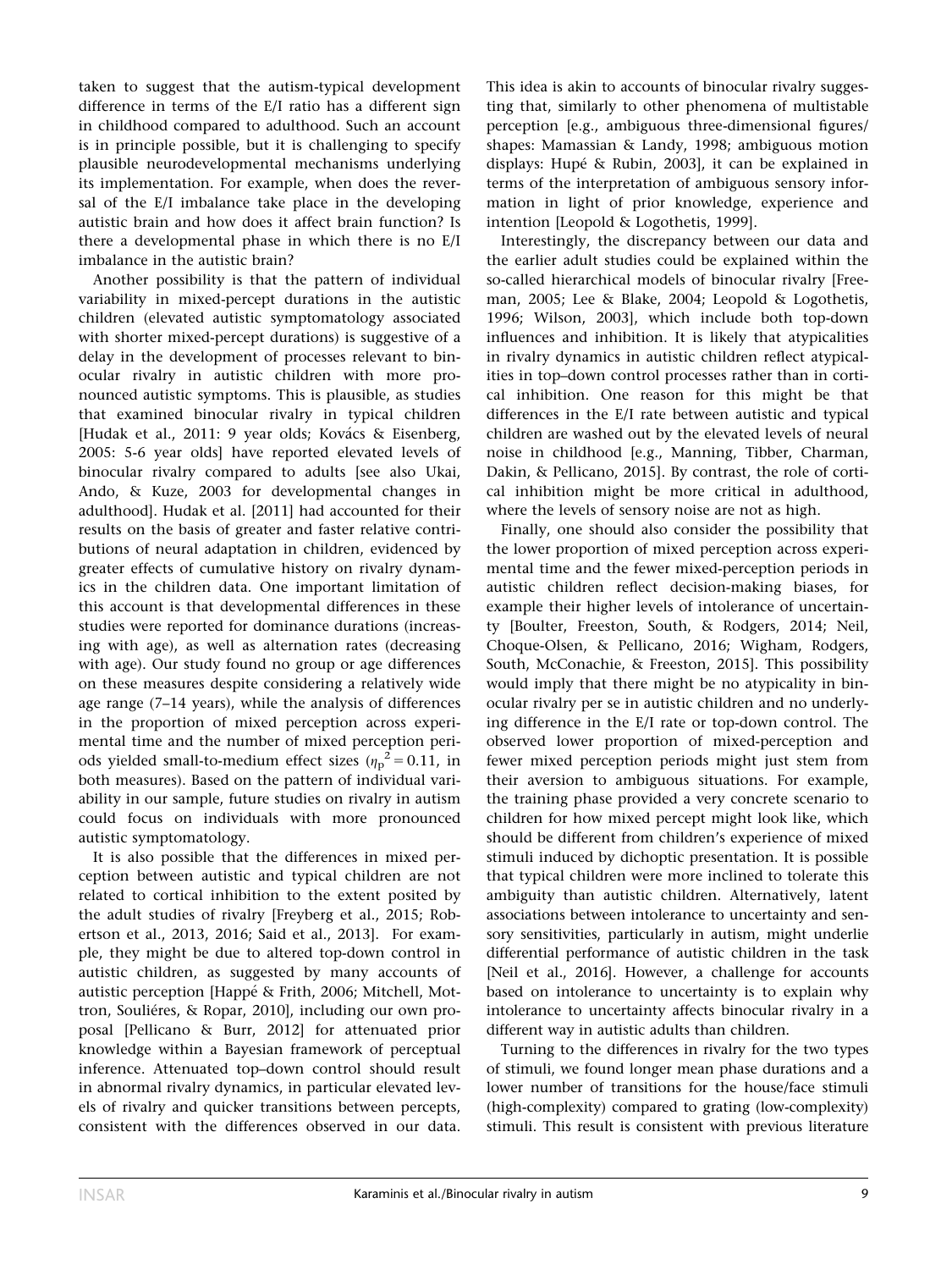on adults [e.g., Alais, Van Boxtel, Parker, & Van Ee, 2010; Rogers, Rogers, & Tootle, 1977] and suggests that processes related to recognition and semantic interpretation slow down rivalry in high-complexity stimuli. This result also supports models of rivalry that include topdown influences [Freeman, 2005; Lee & Blake, 2004; Leopold & Logothetis, 1996; Wilson, 2003] in addition to inhibition. Our findings suggest that stimulus complexity affects rivalry dynamics in a similar way in children and adults, despite the processes underlying the recognition of low- and high-complexity stimulus maturing at different rates. However, one limitation of our study is that we did not assess children's recognition abilities for the high- and low-complexity stimuli. We were also unable to measure individual differences in perceptual or motor responses to stimuli while participants watched smooth transition between images (via "playback trials") within the already-tight time constraints of our developmentally-appropriate task. Future studies should address these issues in greater detail by adopting research designs that combine measures of recognition and measures of rivalry. Larger samples might also be considered to allow for more statistical power than our study.

Importantly, the effects of stimulus type on most of the measures examined in this study were the same for autistic and typical children, as indicated by the absence of a significant interaction between group and stimuli type. An exception to this pattern was the magnitude of the preference of the two groups of children for the house over the face stimuli, which was greater for autistic children, possibly reflecting an unconscious preference for non-social information, consistent with reports of difficulties in the processing of sociallyrelevant information [Uljarevic & Hamilton, 2012]. Eye tracking methods would be useful to examine whether increased preference for nonsocially relevant stimuli might occurs whilst looking patterns are superficially identical [cf. Fletcher-Watson, Leekam, Benson, Frank, & Findlay, 2009]. If this were the case, binocular rivalry dynamics would be useful for indexing underlying atypicalities in the processing of socially-relevant stimuli in autistic individuals.

In conclusion, our results broadly suggest that rivalry dynamics are differentially affected in adult and developing autistic children, though there is also some indication for effects of individual differences in the perception of specific stimuli in rivalry dynamics.

## Acknowledgments

We are very grateful to the children, families and school staff who kindly took part in this research, to David Aagten-Murphy and Marco Turi for their programming and technical assistance, and to Giulia Cappagli for her help in data collection. This work was

generously supported by a grant from the UK's Medical Research Council awarded to E.P. and D.B. (MR/ J013145/1) and also by the European Research Council (ERC advanced grants "STANIB" and "ECSPLAIN"). Research at the Centre for Research in Autism and Education (CRAE) is also supported by The Clothworkers' Foundation and Pears Foundation.

# References

- Alais, D., & Blake, R. (2005). Binocular rivalry. Cambridge, MA: MIT Press.
- Alais, D., Cass, J., O'shea, R.P., & Blake, R. (2010). Visual sensitivity underlying changes in visual consciousness. Current Biology, 20, 1362–1367.
- Alais, D., Van Boxtel, J.J., Parker, A., & Van Ee, R. (2010). Attending to auditory signals slows visual alternations in binocular rivalry. Vision Research, 50, 929–935.
- Blake, R. (1989). A neural theory of binocular rivalry. Psychological Review, 96, 145–167.
- Blake, R., Brascamp, J., & Heeger, D.J. (2014). Can binocular rivalry reveal neural correlates of consciousness?. Philosophical Transactions of the Royal Society, 369, 20130211.
- Blake, R., Yu, K., Lokey, M., & Norman, H. (1998). Binocular rivalry and motion perception. Journal of Cognitive Neuroscience, 10, 46–60.
- Boulter, C., Freeston, M., South, M., & Rodgers, J. (2014). Intolerance of uncertainty as a framework for understanding anxiety in children and adolescents with autism spectrum disorders. Journal of Autism and Developmental Disorders, 44, 1391–1402.
- Brainard, D.H. (1997). The Psychophysics Toolbox. Spatial Vision, 10, 433–436.
- Breese, B.B. (1909). Binocular rivalry. Psychological Review, 16, 410–415.
- Corsello, C., Hus, V., Pickles, A., Risi, S., Cook, E.H., Leventhal, B.L., & Lord, C. (2007). Between a ROC and a hard place: Decision making and making decisions about using the SCQ. Journal of Child Psychology and Psychiatry, 48, 932–940.
- Fletcher-Watson, S., Leekam, S.R., Benson, V., Frank, M.C., & Findlay, J.M. (2009). Eye-movements reveal attention to social information in autism spectrum disorder. Neuropsychologia, 47, 248–257.
- Freeman, A.W. (2005). Multistage model for binocular rivalry. Journal of Neurophysiology, 94, 4412–4420.
- Freyberg, C.E., Robertson, S., & Baron-Cohen, S. (2015). Reduced perceptual exclusivity during object and grating rivalry in autism. Journal of Vision, 15, 1–12.
- Happé, F., & Frith, U. (2006). The weak coherence account: Detail-focused cognitive style in autism spectrum disorders. Journal of Autism and Developmental Disorders, 36, 5–25.
- Howard, I.P., & Rogers, B.J. (2012). Perceiving in depth. Volume 2, Stereoscopic vision. Oxford, UK : Oxford University Press.
- Hudak, M., GerVan, P., Friedrich, B., Pastukhov, A., Braun, J., & Kovács, I. (2011). Increased readiness for adaptation and faster alternation rates under binocular rivalry in children. Frontiers in Human Neuroscience, 5, 1–7.